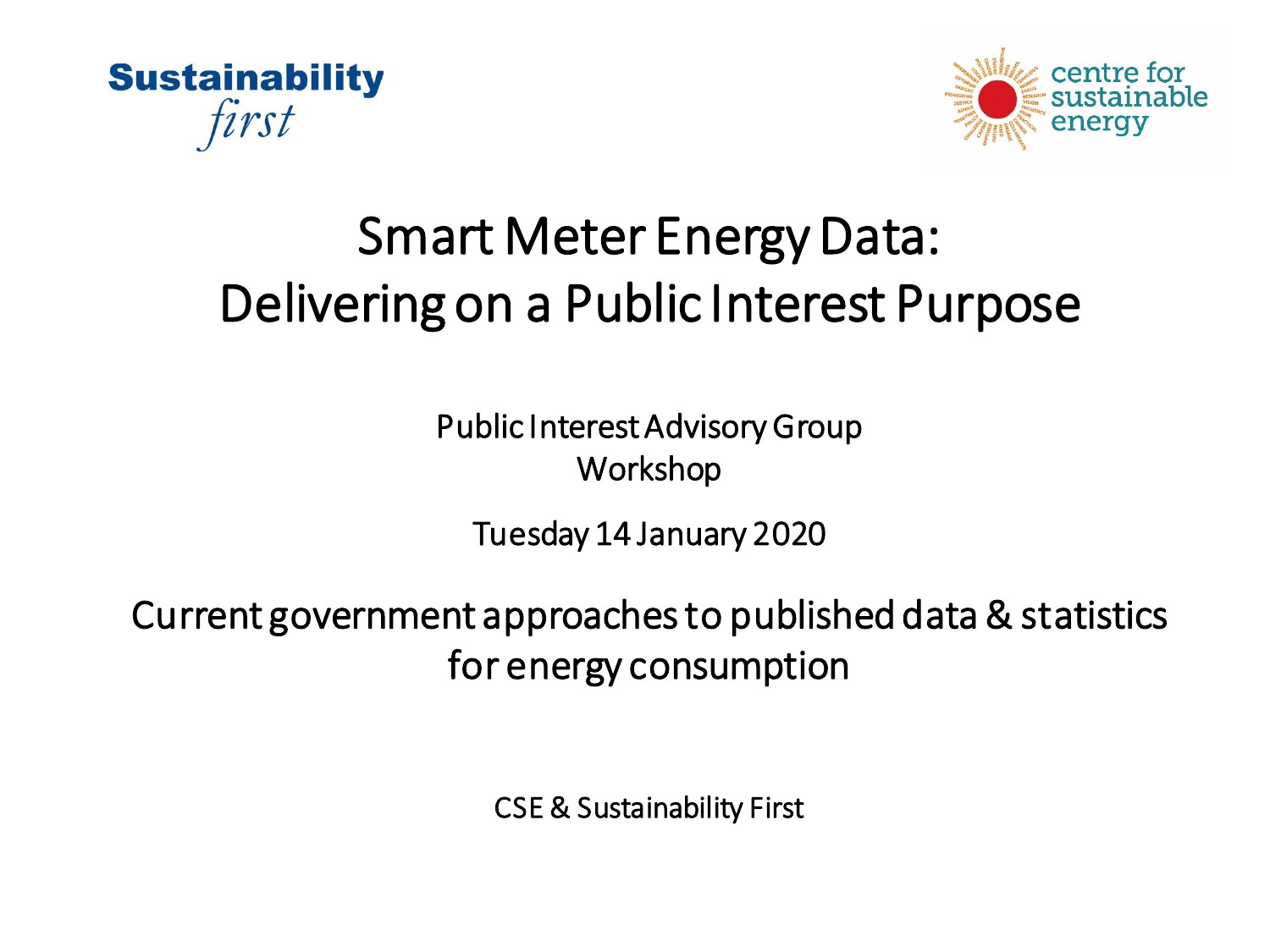

# **Today**

- 1. Welcome & introductions
- 2. PIAG Phase 2
- 3. Colleague updates
- **Main discussion : Current government approaches to published data & statistics for energy consumption**
- **4. BEIS & MHCLG**
- **5. UCL SERL**
- **6. Users of national energy consumption da**ta : National Grid ESO, Committee on Climate Change, National Energy Action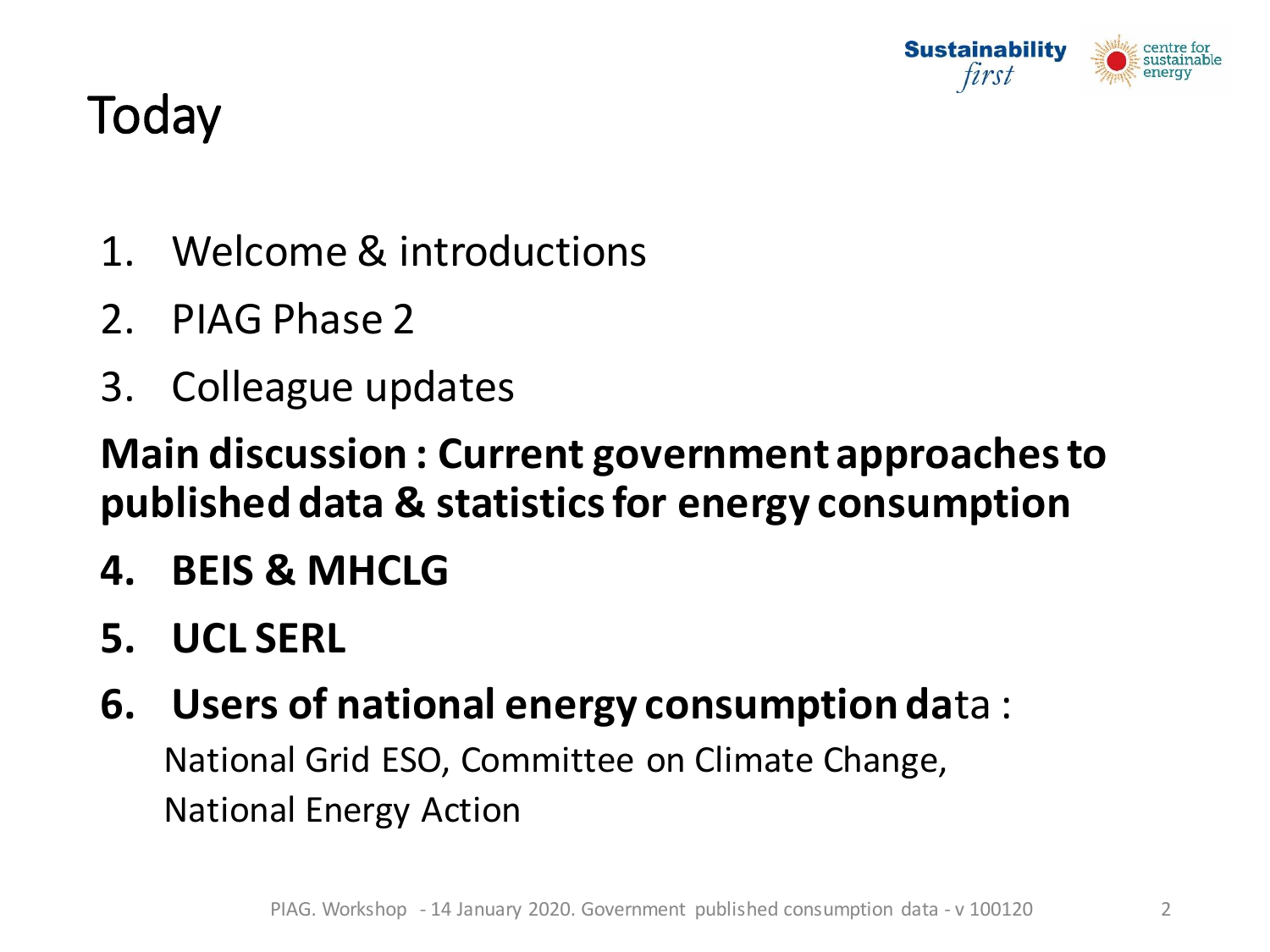

### PIAG 2 – aims & outputs

#### **Main aims** :

- To demonstrate the *additionality* and *public-interest value* which access to granular smartmeter data could deliver - in terms of different public-interest uses and for different publicinterest actors.
- Build a stronger evidence-base for BEIS, Ofgem & others through in-depth 'user-cases'
- Delivered via :
	- Four half-day workshops in  $2020 14/1$ ; 23/4; 8/7; 11/11.
	- 'Snap-shot' papers.
	- A close-down report and event.

#### **PIAG 2 will also :**

- Keep the topic of access to smart-meter data for a public interest purpose to the fore
- Disseminate the conclusions & recommendations of PIAG Phase  $1 8$  track progress.
- Provide continued thought-leadership through an **independent convening** role.
- Through PIAG workshops, continue to provide an active **information exchange**.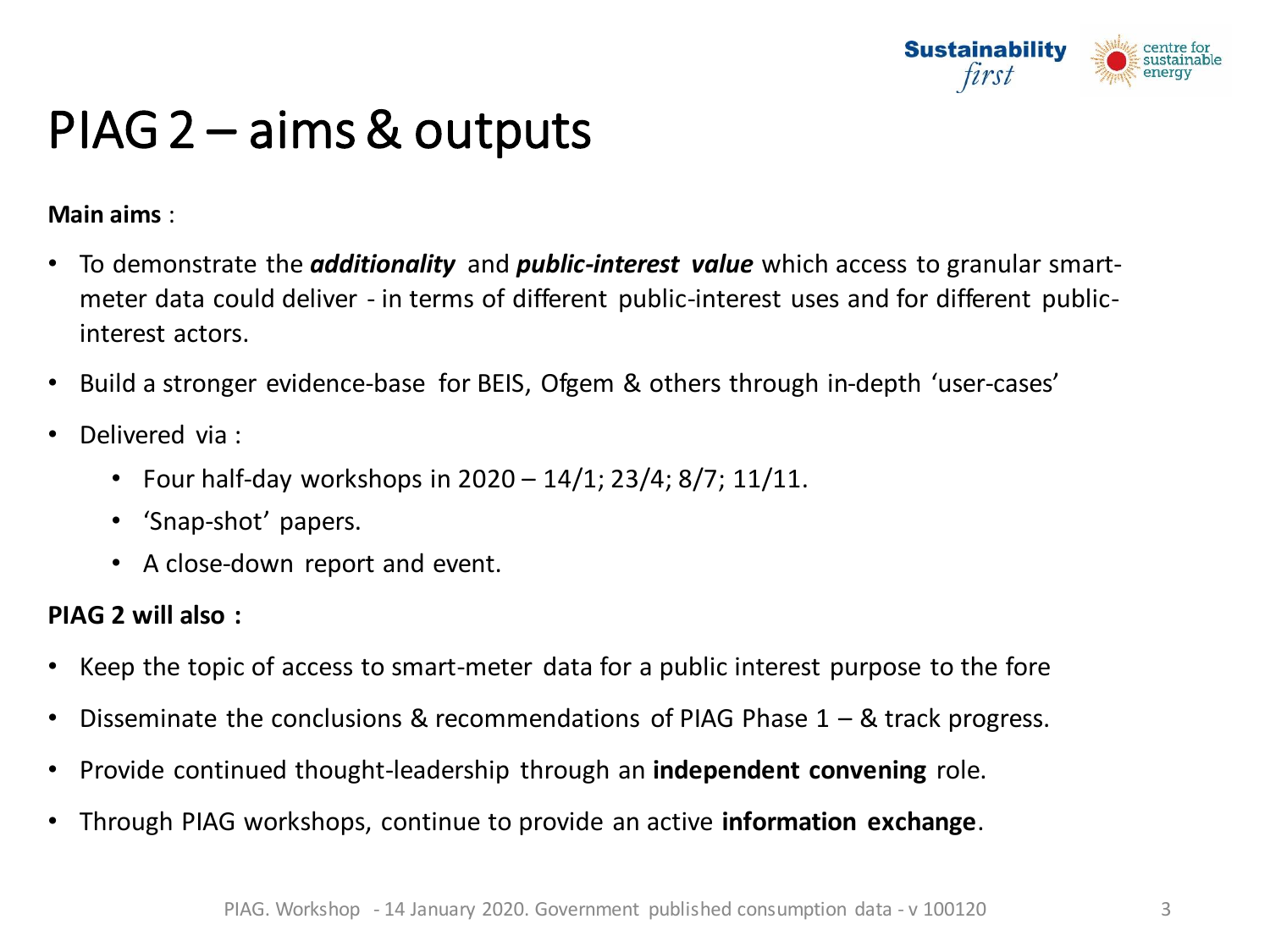

### $PIAG 2 -$ Core question on 'additionality' of smart-meter data (para 2.3)

'Against currently available energy data-sources – or other data likely to become available (i.e. due to developments from EDTF , SERL, other pilots/new data-sets) - **how far might increased access to smart-meter data offer** *additional analytical insight* **in service of the public interest – be this within your own remit, or more widely, for use by others**'**.**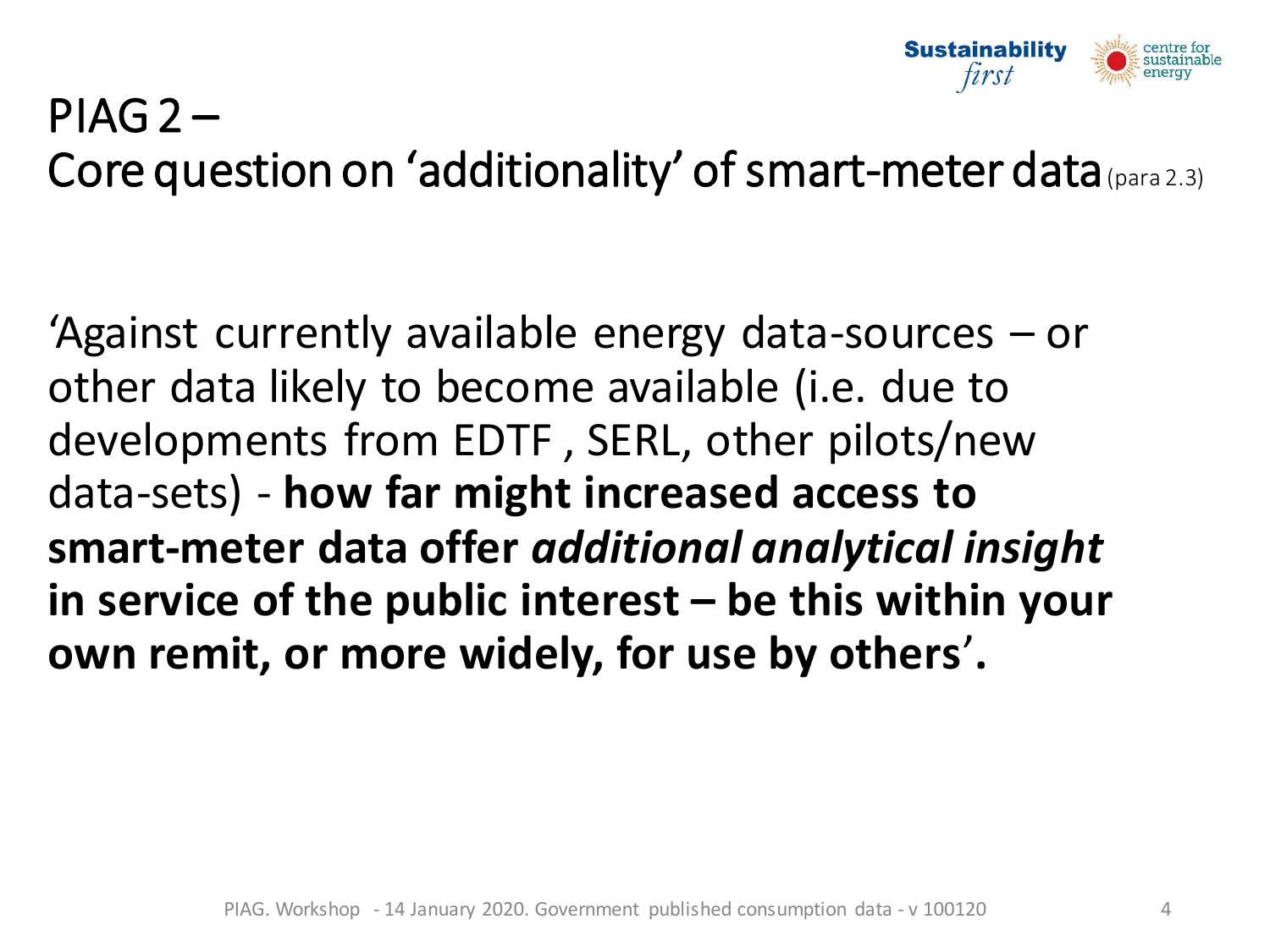

### Four public-interest 'user-cases' (para 2.4) What *'additionality*' would smart-meter data offer ?

- **i. Policy-making : Key energy-consumption data-sets published by government (BEIS, MHCLG, others).** Widely used in analysis within government, by public agencies, universities & third-sector bodies
- **ii. Regulatory & holding to account : Key energy data sets used by Ofgem, regulators, national advisory bodies.** Widely used in analysis by government, public agencies, universities & third sector bodies
- **iii. Local & 'place-making' : data available to devolved, regional, metro-mayors, and local government**
- **iv. Heat : applications for heat policy of smart-meter data**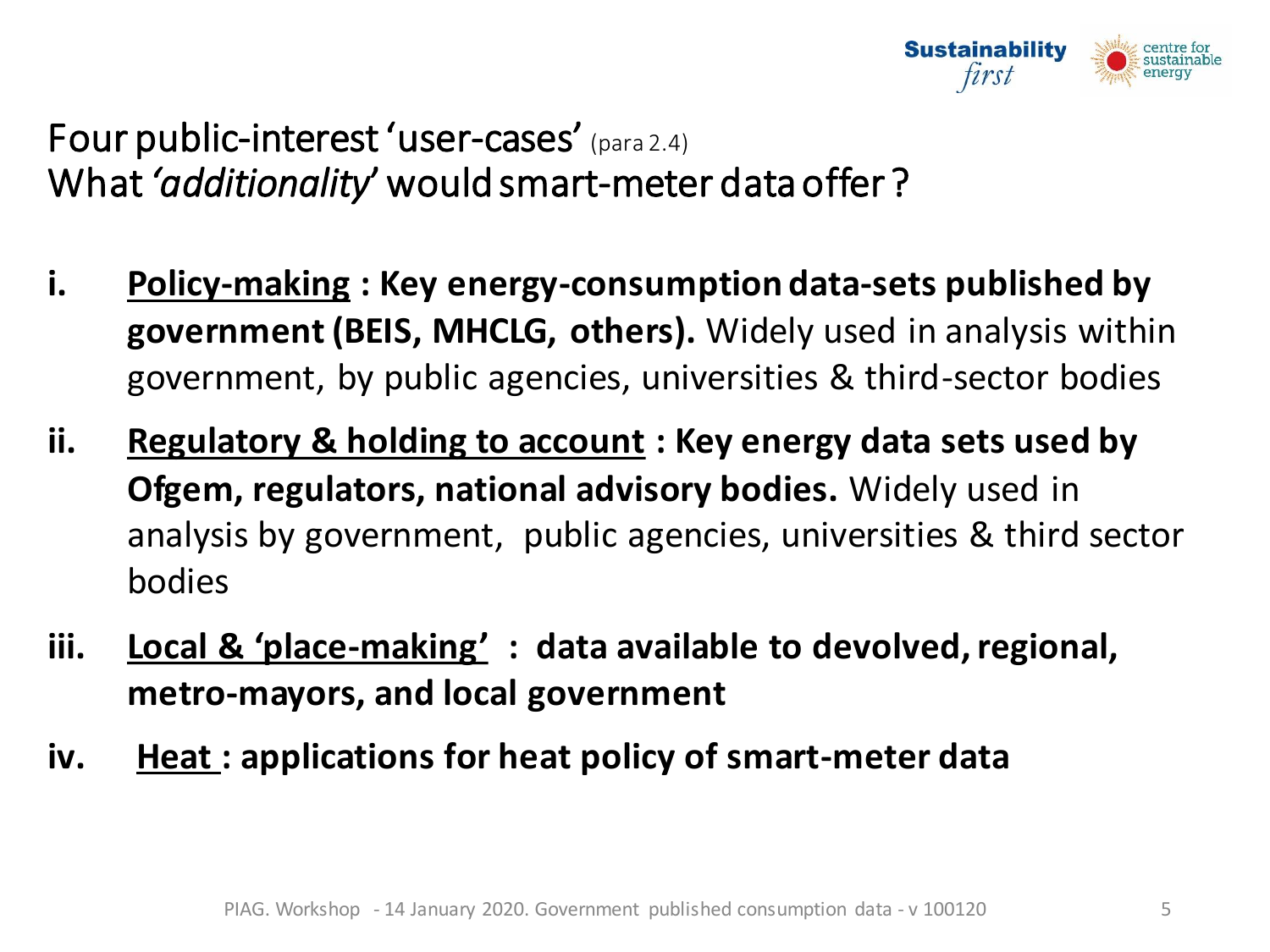### first PIAG 2 Framework – each workshop framed by four questions – designed to test 'additionality' (para 2.6)

Questions to build an understanding of the **potential additionality** - if any - from a **publicbenefit stand-point** of access to more granular smart-meter data :

- **i. What customer-side usage data is available now – and what main published datasets / data sources are informed by this data?**
- **ii. What new usage data is expected to become more widely available in the short to medium term** (e.g. monthly meter data, settlement data *(not yet decided),* SERL data, new data from major pilots and trials)**. From your standpoint, how far might that additional data improve upon existing sources? How far might that data be an effective 'proxy' for granular smart meter data?**
- **iii. What might increased access to half-hourly smart meter data offer** *in addition to* **any such new usage data?** (e.g. granular consumption data, tariff data, export data, maximum load data.)
- **iv. What additional** *public interest benefit* **might be delivered if customer smart meter usage data becomes available** (i.e. as output data via a trusted processor)**? What major public-interest 'data gaps' could half-hourly smart meter data fill** (e.g. on fairness, vulnerability, fuel poverty, distributional impacts, 'smart inclusion', net-zero)? **Are there public interest benefits at risk of non-delivery absent access to half-hourly data ?**

**Sustainability**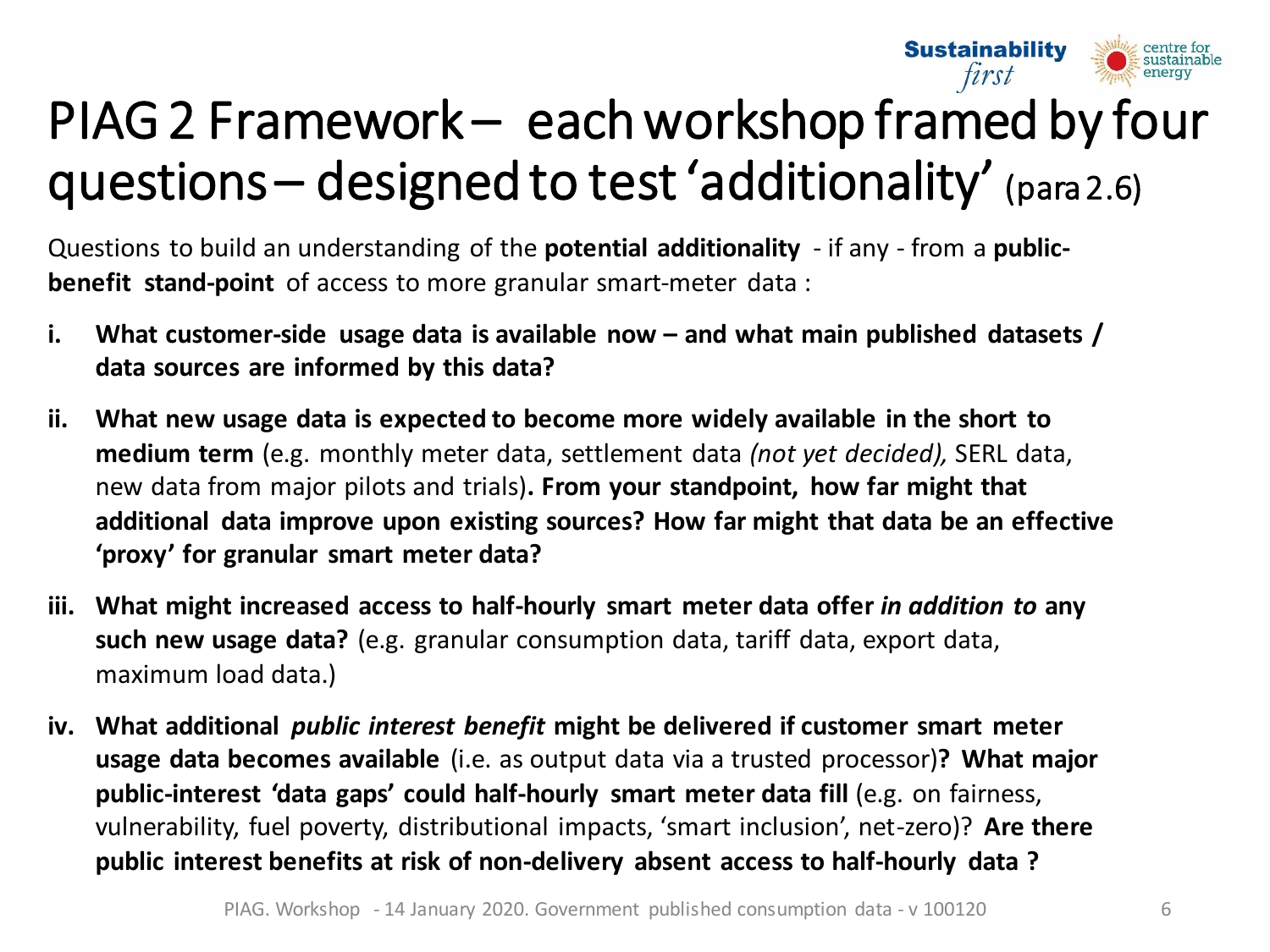

## PIAG 2 – workshop approach

- Workshops to take a high-level & practical approach :
	- Ask **key actors to set out their stall on the questions** . So, start to develop a systematic body of 'evidence'.
	- Dialogue and 'test' in workshops with 'other users'.
	- After each workshop : a short published 'snapshot' to summarise main responses to each question  $-$  plus key discussion points (opportunity to feed-back prior to publication)
- Final report : spring 2021 & close-down event.
	- An independent report but aim for a 'PIAG Report' (as per PIAG Phase 1)
	- Editorial responsibility sits with CSE & Sustainability First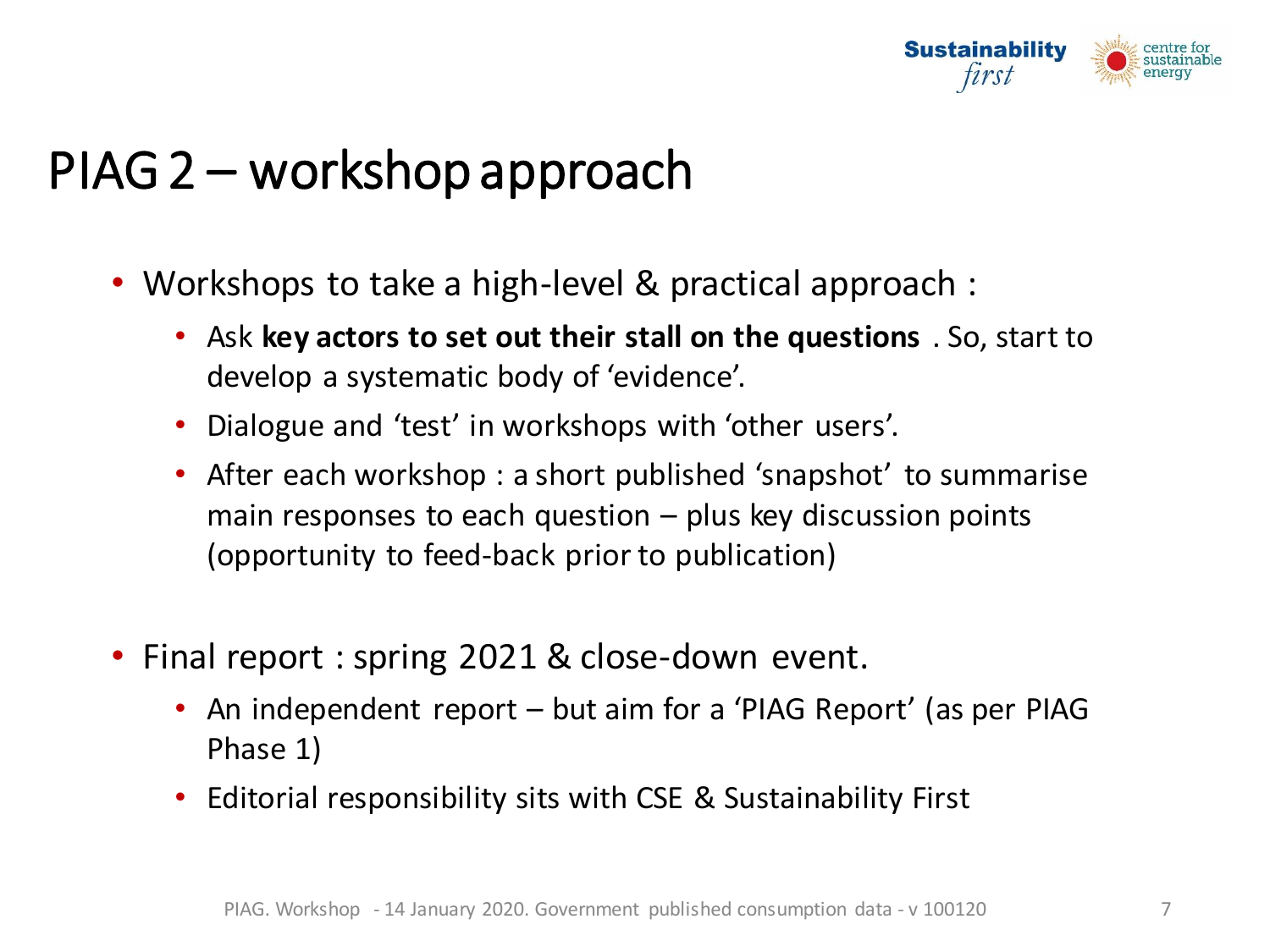

## PIAG 2 – Who's involved ?

- **Convenors**: CSE & Sustainability First
- **Funding partners as at 1 January 2020** : Energy Systems Catapult, Electralink, Elexon, Smart DCC, GLA.
- **Others** : BEIS, MHCLG, Ofgem, Citizens Advice, CCC, UCL Smart Energy Research Lab
- **Some workshops** : CAR Ltd; ENA; Energy-UK; Energy Saving Trust; National Infrastructure Commission; National Grid ESO; Northern Powergrid/other DNOs; ONS; Ombudsman Services; Scottish Government; South-East Energy Hub; Smart Energy GB; TechUK; UK Statistics Authority; Information Commissioner; Universities of Exeter & Reading; UKERC; Welsh Government; Which?; Xoserve.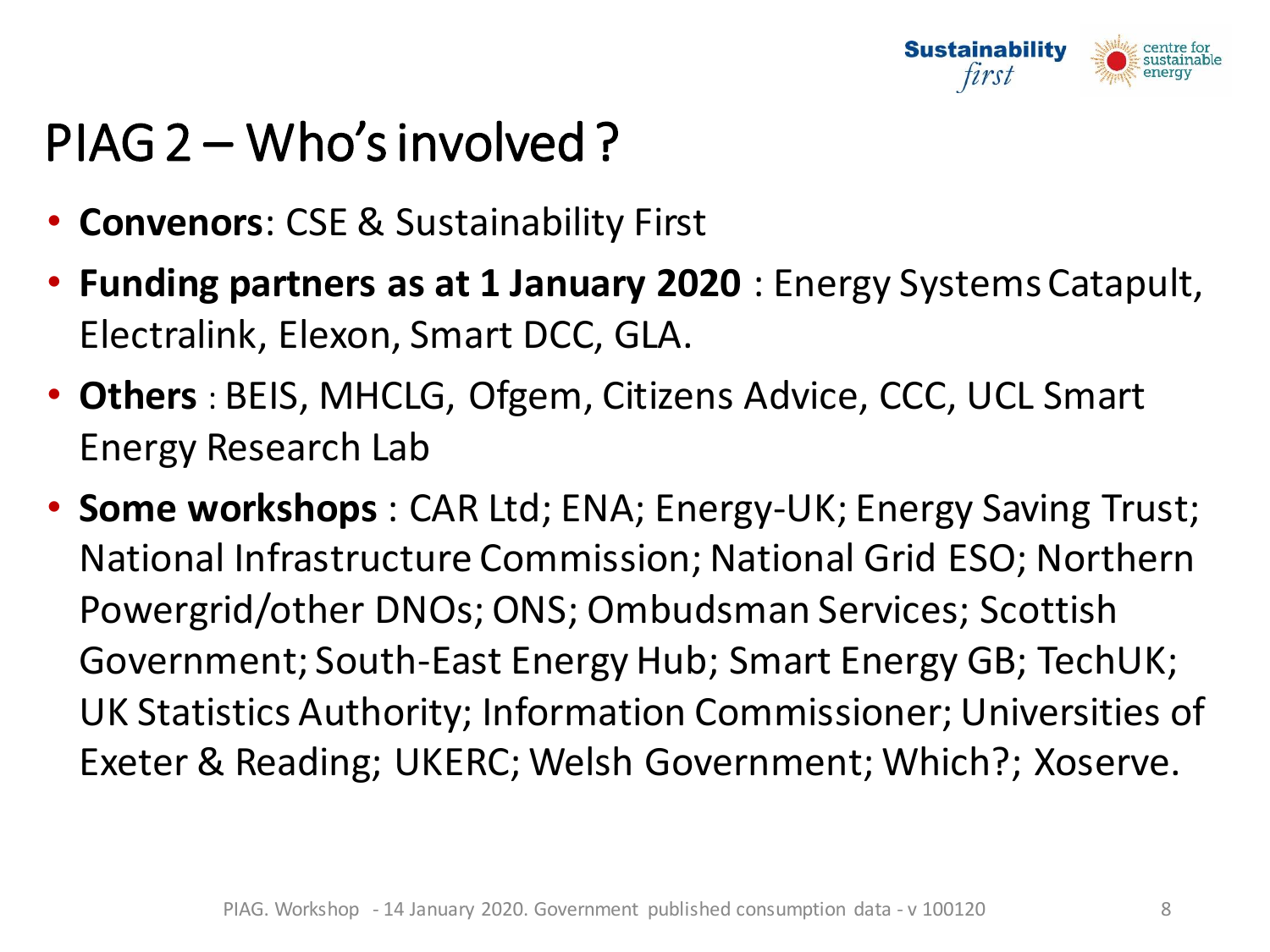

### Colleague updates

- **ESC / Energy Data Task Force**
- **Ofgem**
- **BEIS**
- **Citizens Advice**
- **Others**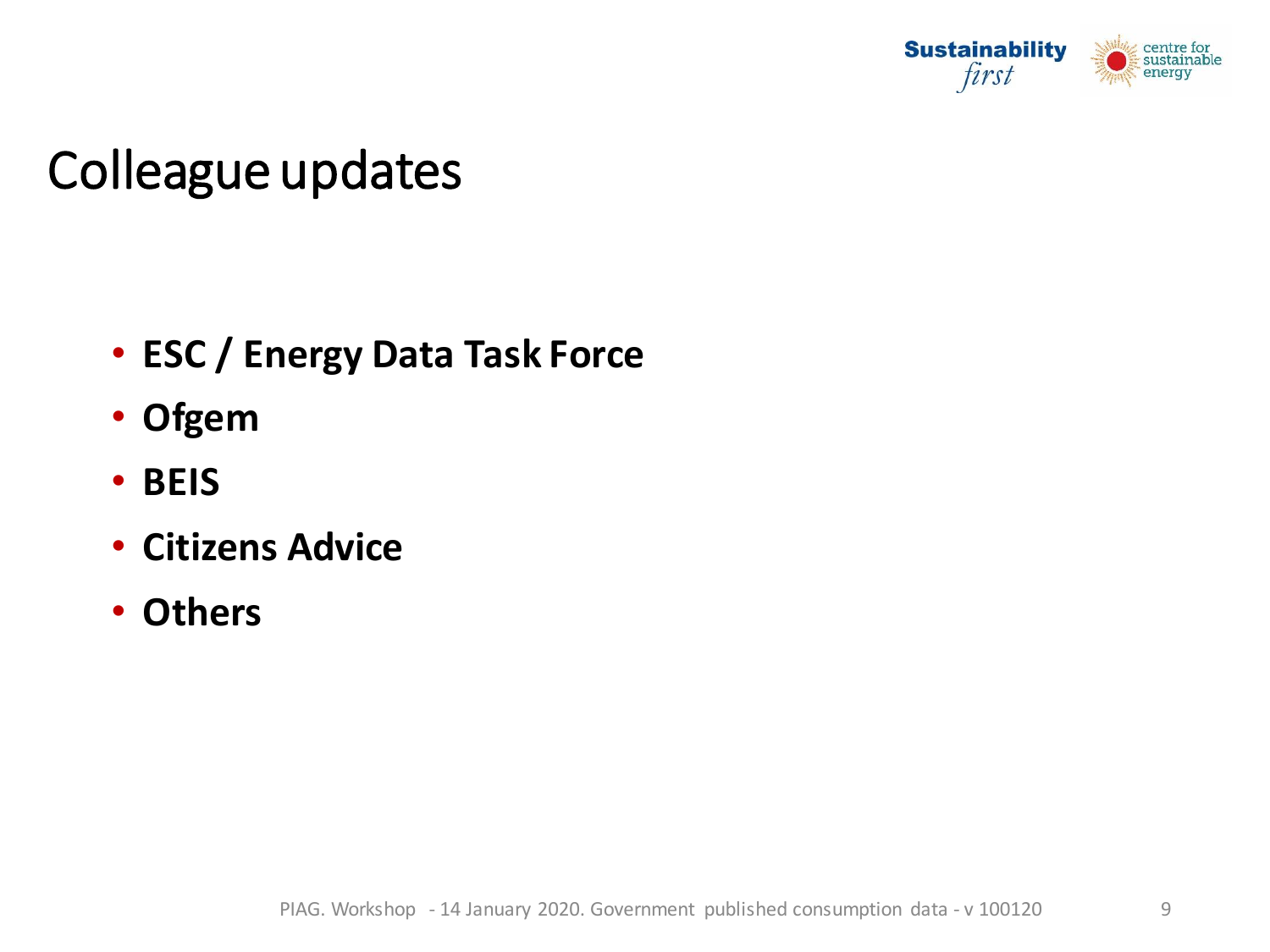

### Session 1 - Government energy consumption data

#### **Iain Macleay. BEIS**

- DUKES
- Sub-national energy consumption statistics
- Energy consumption in the UK
- NEED National Energy Efficiency Data-Framework

#### **Claire Smith. MHCLG**

- English Housing Survey
- Energy Performance Certificates

#### Questions & discussion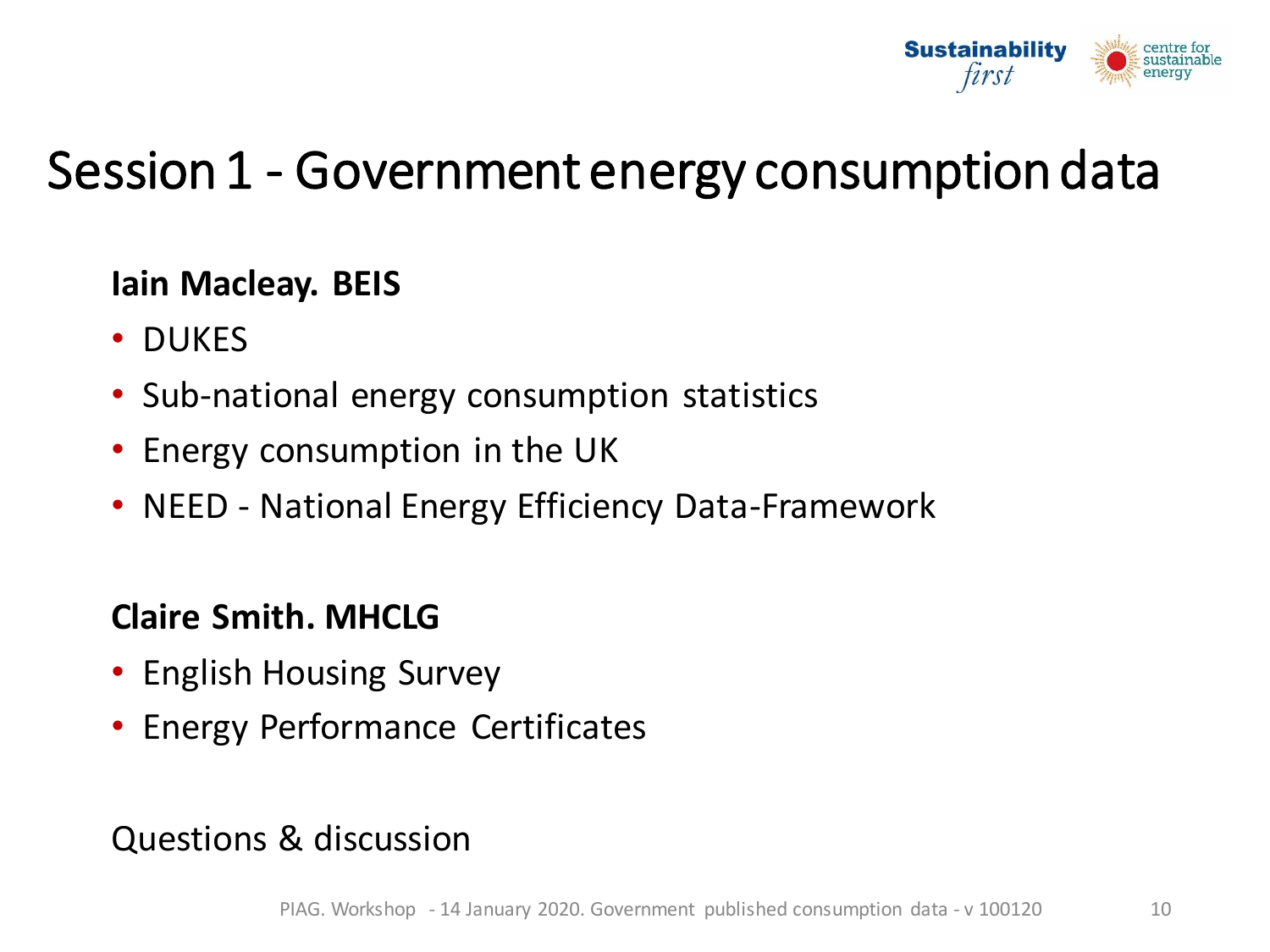

## Session 2 – Forthcoming consumption data / Current users of GB-wide data

**UCL SERL** 

• **Eoghan Mackenna**

**Users of GB-wide energy consumption data**

- **National Grid ESO - Kein-Arn Ong**
- **Committee on Climate Change – Rachel Hay**
- **National Energy Action – Matt Copeland**

#### **General Discussion**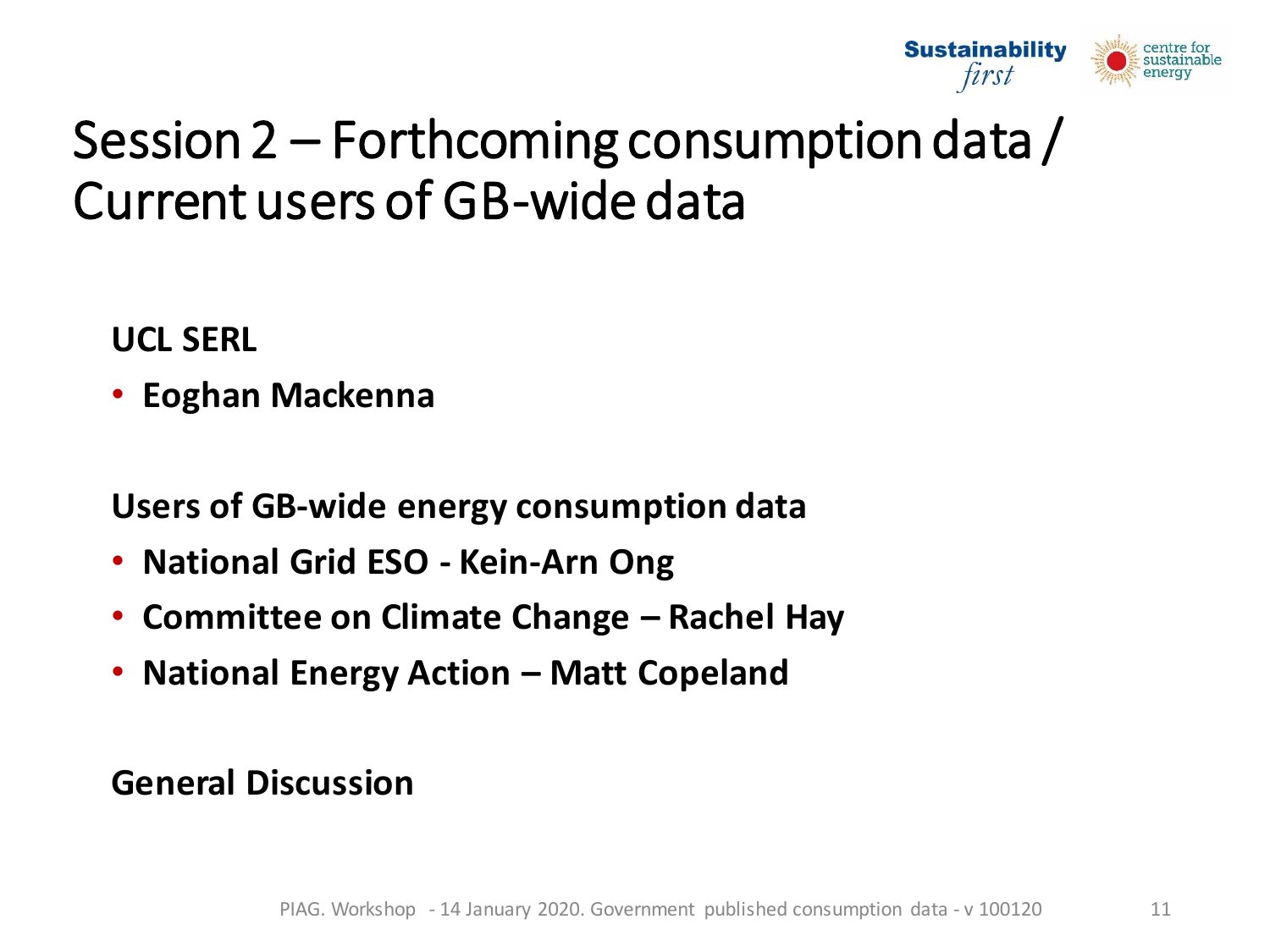

### Future Workshop Dates & AoB

| Public-interest 'user-case' - for<br>granular energy consumption data | <b>PIAG Phase 2 workshop dates</b> |
|-----------------------------------------------------------------------|------------------------------------|
| <b>Regulatory data</b>                                                | Thursday 23 April 2020             |
| Half day                                                              | $1$ pm $-5$ pm                     |
| Devolved, Regional &                                                  | <b>Wednesday 8 July 2020</b>       |
| <b>Local Government</b>                                               | $11.00 - 17.00$                    |
| Full-day                                                              |                                    |
| <b>Heat</b>                                                           | <b>Wednesday 11 November 2020</b>  |
| ? Full day $-$ tbd                                                    | $11.00 - 17.00$                    |
|                                                                       |                                    |

### Thank you !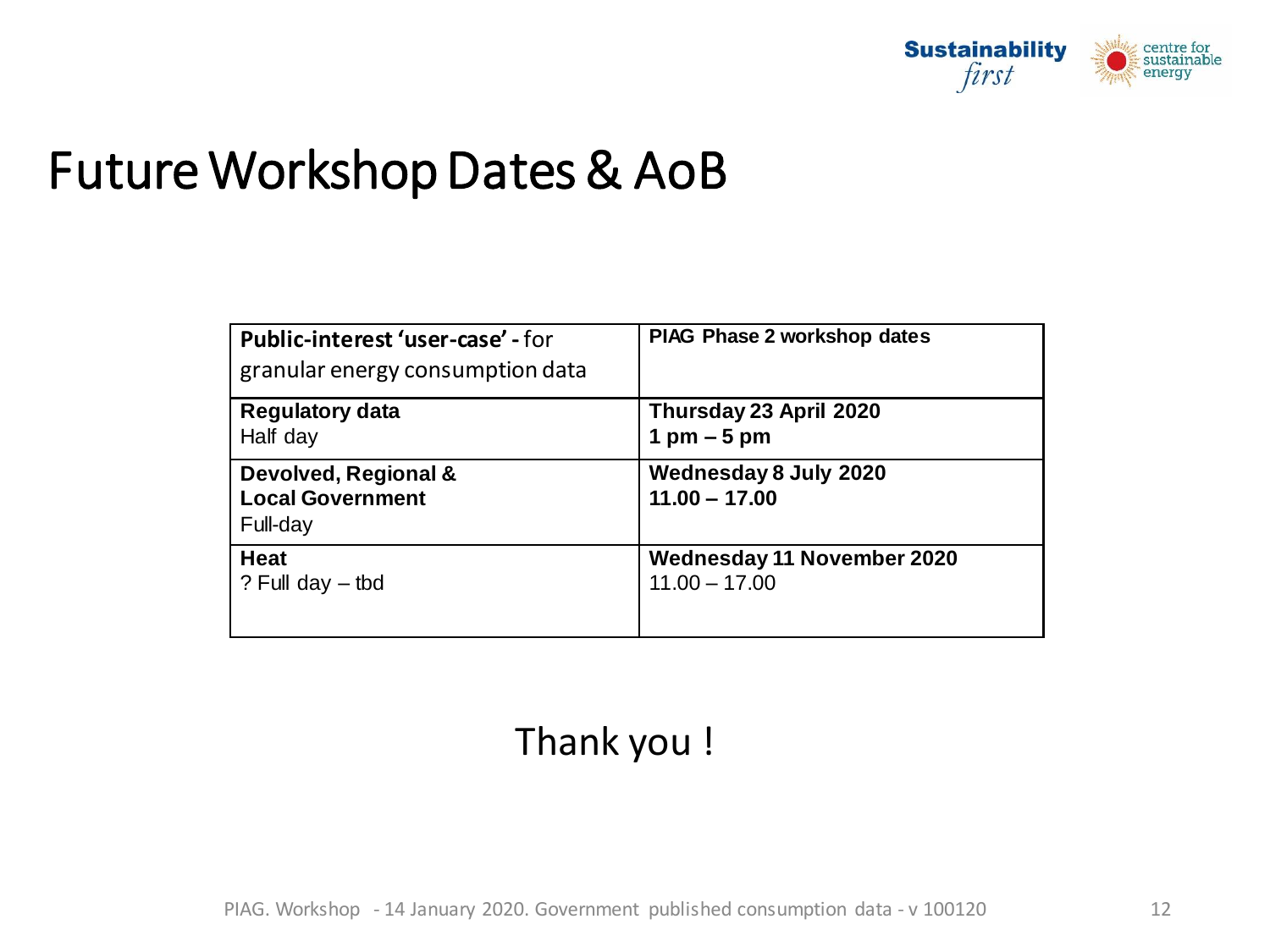



# Smart Meter Energy Data: Public Interest Advisory Group (PIAG)

<https://www.smartenergydatapiag.org.uk/>

### **Contacts**

| Maxine Frerk  | maxine.frerk@sustainabilityfirst.org.uk |
|---------------|-----------------------------------------|
| Judith Ward   | judith.ward@sustainabilityfirst.org.uk  |
| Simon Roberts | simon.roberts@cse.org.uk                |
| Nicky Hodges  | nicky.hodges@cse.org.uk                 |
| Kieran Dodds  | Kieran.dodds@sustainabilityfirst.org.uk |

Centre for Sustainable Energy – [www.cse.org.uk](http://www.cse.org.uk/) Sustainability First - [www.sustainabilityfirst.org.uk](http://www.sustainabilityfirst.org.uk/)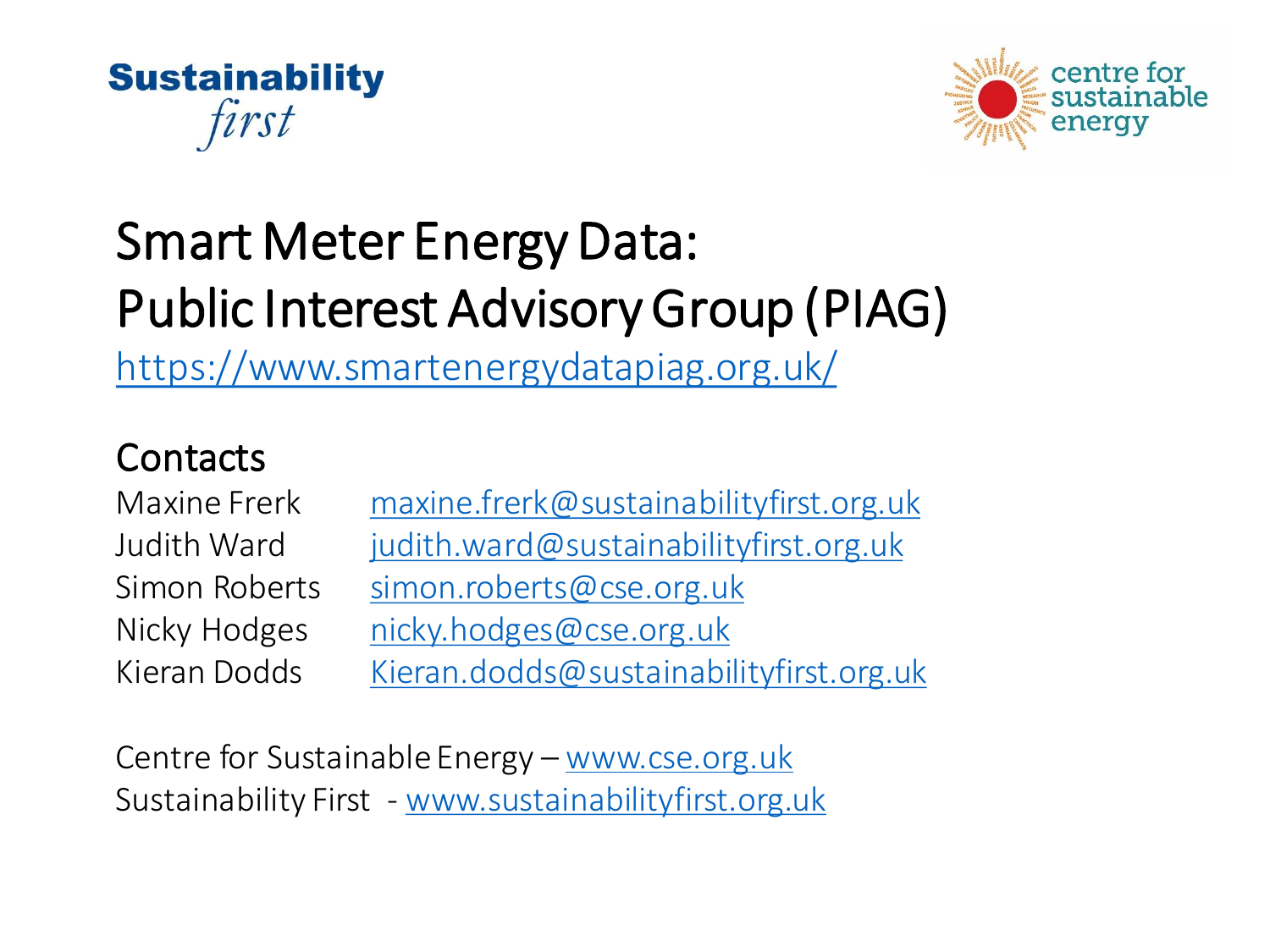

### PIAG – Phase 1 Outputs Nov 2017 – July 2019

- **Phase 1 report :** principles, conclusions & recommendations
- **Inputs to: BEIS DAPF review, Ofgem settlement reform (data access; TOMs; customer** impacts)
- **Developed six public-interest 'use-cases'** : to help clarify what data needed by whom - at what level of resolution - to meet use-case needs & related privacy considerations
- **Identified possible 'secure' routes by which to access smart meter data** for a public-interest purpose
- **Ten practical background papers :** to inform debate (slide 15)
- **PIAG communications** : consciously 'low key'
- **Other initiatives on smart-meter data-access :** DNO Privacy Plans, UCL's Smart Energy Research Lab, BEIS / Ofgem Energy Data Task Force.
- **PIAG's main focus = separate – but linked :** to future proof / leave open potential future routes for data-access for a 'public interest' purpose